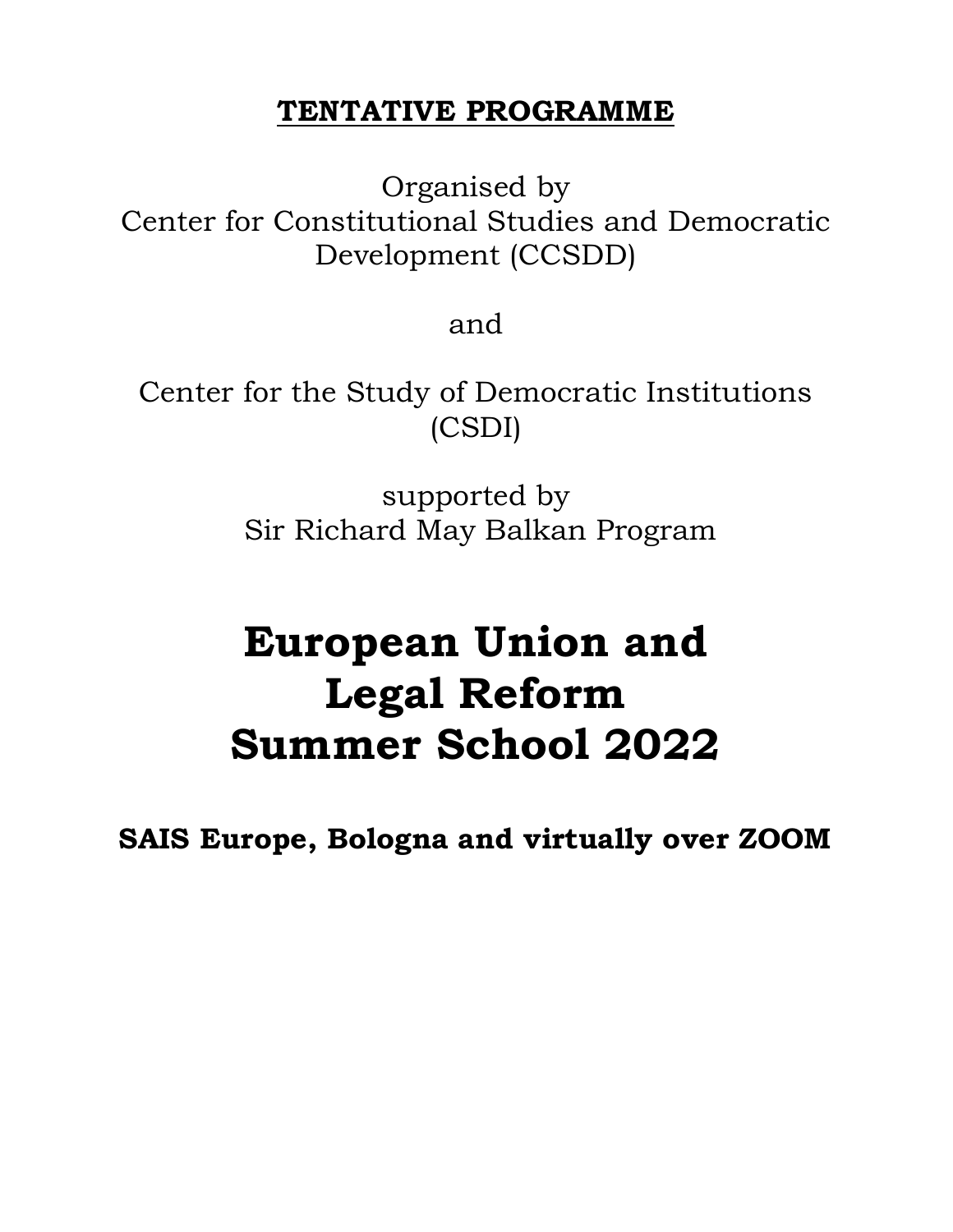## MONDAY JULY 4

## EUROPE AT THE CROSSROADS

#### 9:00 am – 9:30 am: Presentation of the EULR Summer School 2022

Prof. Justin O. Frosini, Bocconi University – CCSDD director Dr. Marko Milenković, Institute of Social Sciences Belgrade – CCSDD, academic coordinator

# 9:30 am – 10:45 am: Sir Richard May Opening Lecture Differentiated integration in the European Union

Prof. Giacinto della Cananea, Bocconi University

10:45 am – 11:15 am: Coffee Break

11:15 am – 12:30 pm: Implications of the conflict in Ukraine on the future of European integration

Prof. Erik Jones, European University Institute – SAIS Europe

12:30 pm – 1:30 pm: Lunch Break

# 1:30 pm  $-$  2:45 pm: EU and the Western Balkans – continuation of enlargement or move to differentiated integration?

Dr. Marko Milenković, Institute of Social Sciences Belgrade – CCSDD

#### TUESDAY JULY 5

9:30 am  $-10:45$  am: Russia and the Rule of Law Prof. Bill Bowring, University of London - Birkbeck College

10:45 am – 11:15 am: Coffee Break

11:15 am – 12:30 pm: Human Trafficking in the Western Balkans and the European Court of Human Rights Alexandra Malangone, CCSDD

 $12:30$  pm  $-1:30$  pm: Lunch Break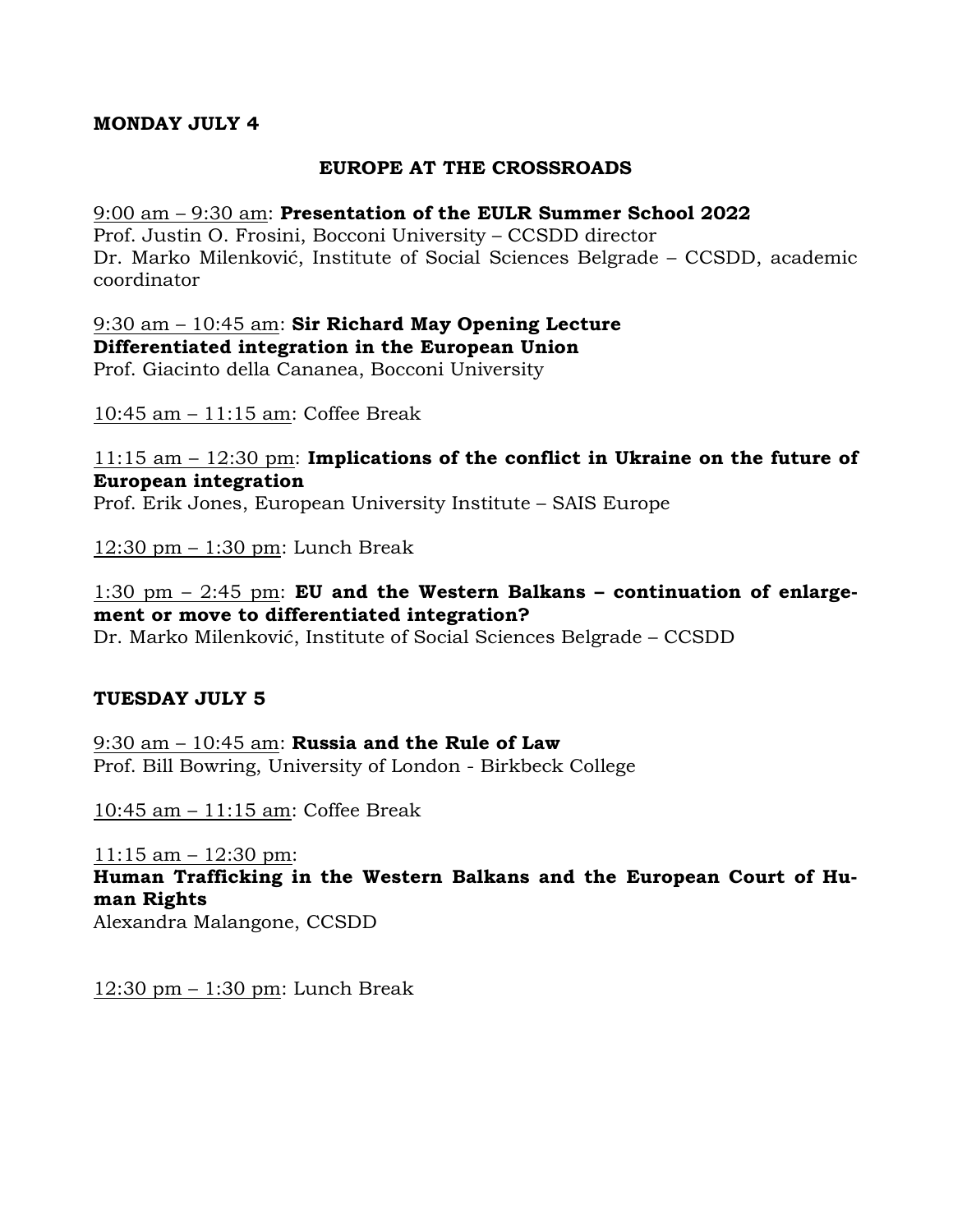# EUROPE AS A STATE OF MIND - ERASMUS + PROJECT EVENT

1:30 pm – 2:00 pm: Presentation of the Jean Monnet Project: We, the People of the United Europe: Reflections on the European State of Mind Prof. Laura Montanari, University of Udine

 $2:00$  pm  $-3.15$  pm: European Integration and Memory Challenge: Who are We? Dr. Čarna Pištan, Columbia University – CCSDD

#### WEDNESDAY JULY 6

9:30 am – 10:45 am: Nationalism, Identity Politics and Democratization Prof. Florian Bieber, University of Graz

10:45 am – 11:15 am: Coffee Break

11:15 am – 12:30 pm: Nationalism as an excuse and/or driving force for the EU enlargement stalemate Dr. Irena Ristić, Institute of Social Sciences Belgrade

12:30 pm – 1:30 pm: Lunch Break

1:30 pm – 2:45 pm: Nationalism and Institutional Design in the Western Balkans: the case of Bosnia and Herzegovina Prof. Laura Montanari, University of Udine

2:45 pm – 3:00 pm: Coffee Break

3:00 pm – 4:00 pm: Roundtable Discussion Chair: Prof. Stevan Lilić, University of Belgrade

# THURSDAY JULE 7

#### TARN NETWORK EVENT – EU AGENCIES AND THE FUTURE OF EUROPE

9:30 am – 10:45 am: Agency Governance in the European Union Prof. Ellen Vos, Maastricht University

We, the People of the United Europe: Reflections on the European State of Mind (Project reference: 612070-EPP-1-2019-1-IT-EPPJMO-PROJECT, supported by the Erasmus+ Program of the European Union) implemented by the University of Udine.